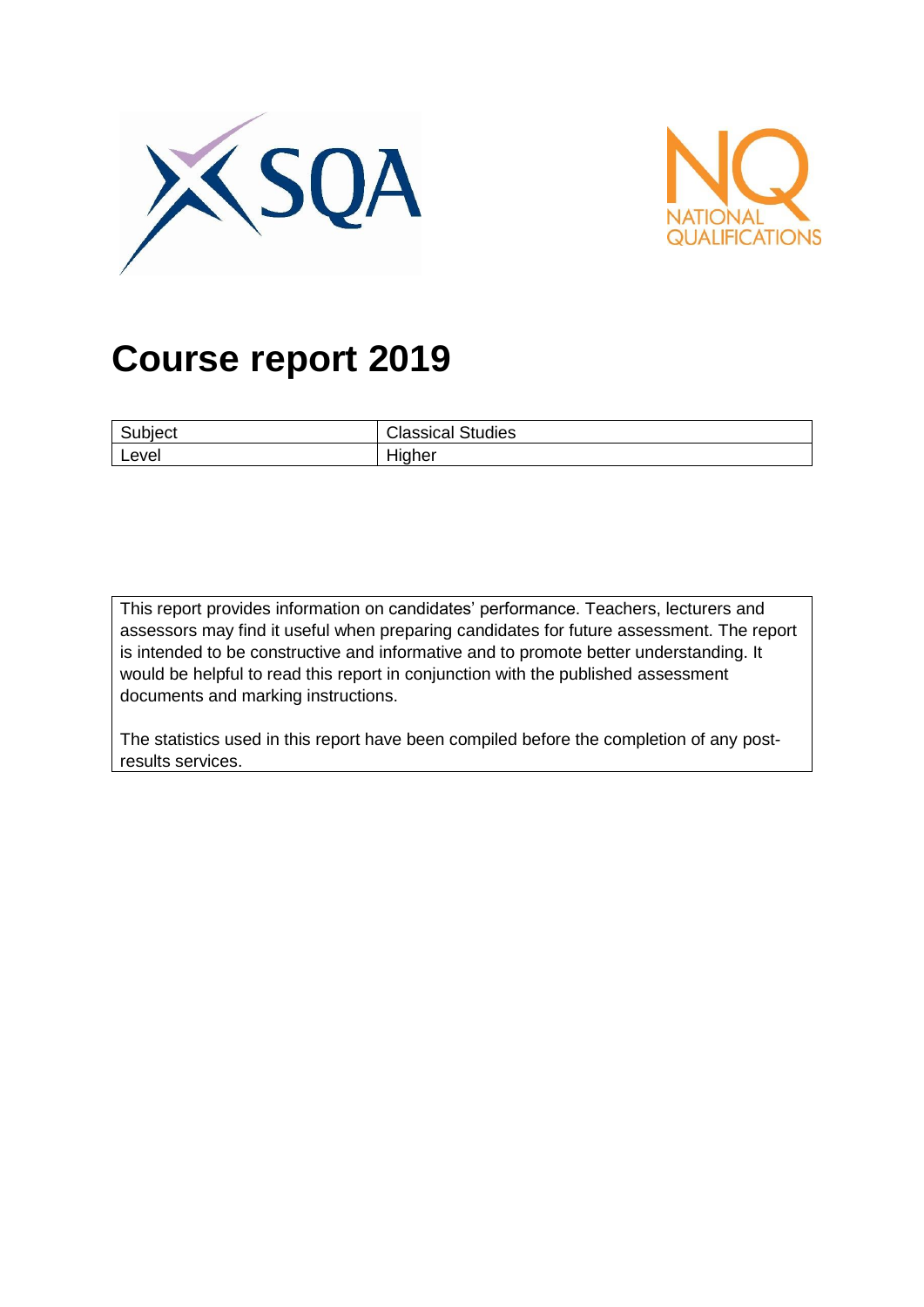## **Section 1: comments on the assessment**

## **Question paper 1: Classical literature**

Comments from markers and centres, and statistical analysis, indicated that the paper performed as expected and was challenging but realistic for candidates.

The number of candidates who attempted each essay was almost identical.

The most common texts candidates used in the paper were *Antigone* and *Oedipus the King*; other texts included *Medea, Agamemnon, Lysistrata* and epic poetry.

## **Question paper 2: Classical society**

The paper performed as expected. Approximately two-thirds of candidates answered the 'power and freedom' questions, although some candidates switched between parts A and B. Candidates who did this tended to attempt questions in 'power and freedom' in the Greek section, and 'religion and belief' in the Roman section.

## **Assignment**

The assignment performed as expected and the average mark was very similar to 2018.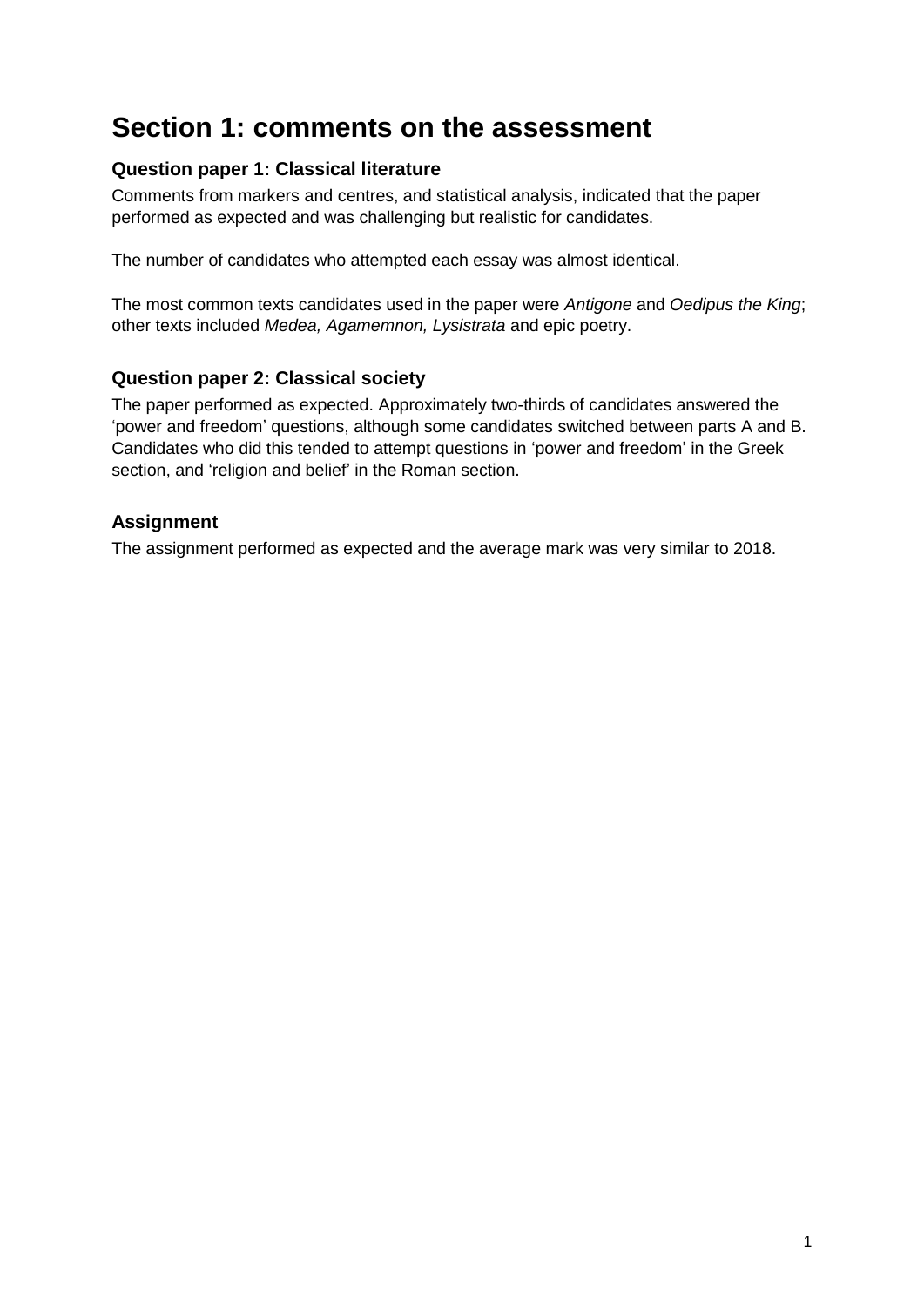## **Section 2: comments on candidate performance**

## **Areas that candidates performed well in**

#### **Question paper 1: Classical literature**

Candidates performed especially well in the essay on leadership. Many candidates had an in-depth knowledge of texts, characters and key actions, and deployed them appropriately.

Candidates often performed well by referring to one or two texts or characters, using contrasting styles of leadership. The best essays about 'fate and free will' tended to be organised thematically (see section 3).

### **Question paper 2: Classical society**

The highest-scoring questions were questions 1 and 4, the 'three source questions'. Candidates organised their answers well, and responded to the sources before closing by commenting on omitted material.

There were some good responses to question 3(b), the question on the Delian League, where many candidates gave a balanced response to the experience of allied members of the League.

Similarly in question 10(a), on the Roman festivals of Lupercalia and the Saturnalia, knowledge of the festivals was impressive. The best answers indicated that the festivals had more than one purpose — for example the Saturnalia could be seen both as a festival of merrymaking and a festival centred around sun worship.

In the questions on modern comparison (questions 2 and 5) candidates produced some very good conclusions to their answers, summarising and balancing their findings in the main body of their responses. Candidates also structured their questions well, breaking down their answers into four or five points, taking a quotation from the source as their starting point.

A recurring problem from 2015 to 2018 was the number of candidates who did not complete the question paper. This fell considerably this year, due to the removal of the essay and better time management from candidates.

#### **Assignment**

Markers commented on the increasing effort which candidates were clearly investing in their assignment. For most candidates, the assignment represented their highest mark, sometimes by some way.

A wider range of topics was in evidence this year; the single most common topic was Athenian women. Performance was particularly strong in comparisons where candidates gave responses from modern literature, film, television and politics, which were at a level appropriate for Higher.

There were no issues reported around the use of the resource sheet.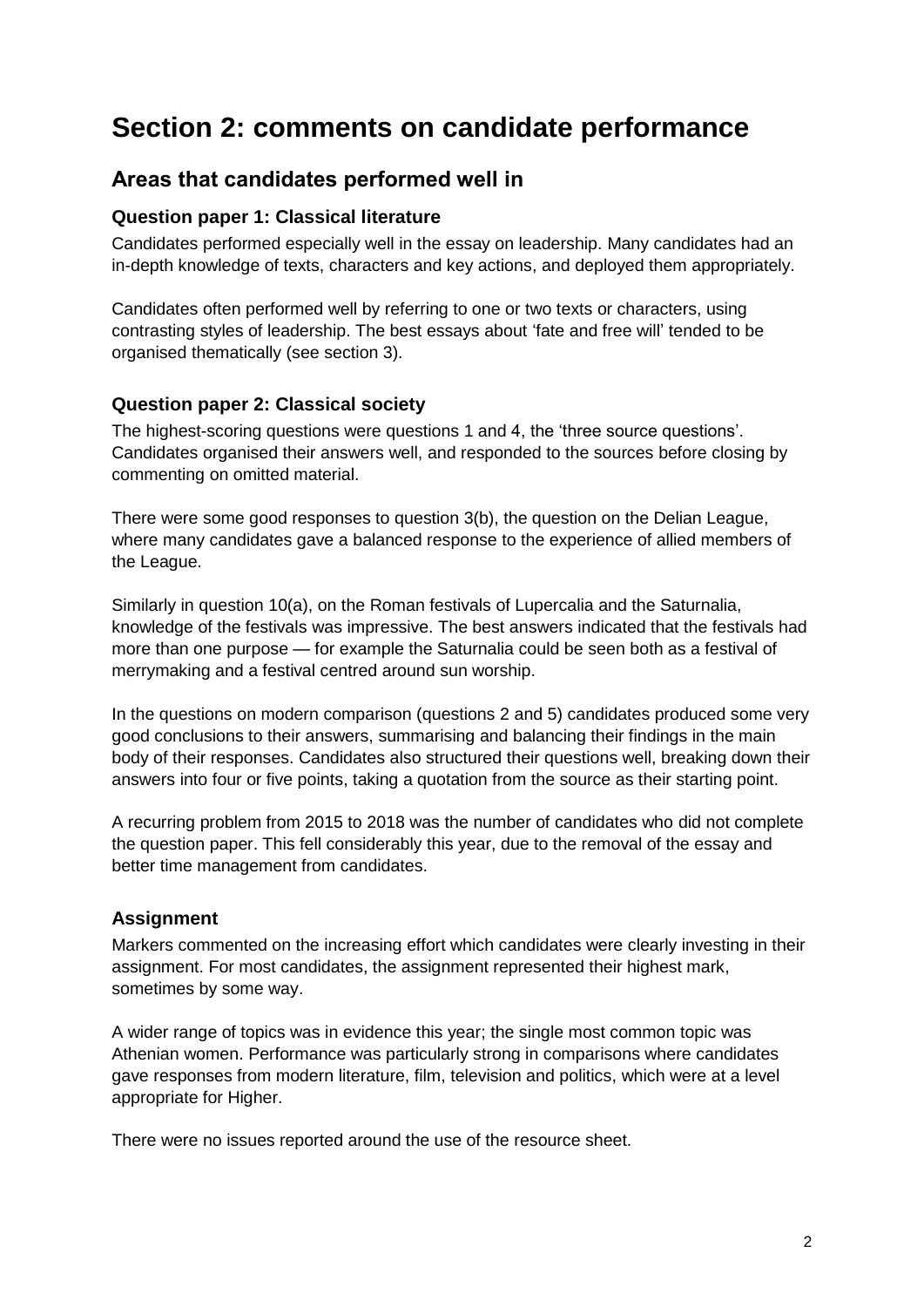## **Areas that candidates found demanding**

### **Question paper 1: Classical literature**

A few candidates decided to use the texts *Antigone* and/or *Medea* to address fate and free will. This is a very challenging approach, especially when a few decided to argue that there is no aspect of fate in these plays, and the characters have complete free will. This does not tend to lead to an essay which achieves high marks.

Other candidates decided arbitrarily that a character's actions are motivated by fate or free will without giving a plausible reason for this view. A few candidates also told the story of Oedipus, but made no reference to the play itself. Candidates should show evidence of knowledge of a specific text, not just the story.

In the essay on leadership, some candidates used Antigone as an example of a leader. This can be done, but required justification, which many candidates did not do.

A number of candidates seemed unaware that question 2 was based around a text and not Classical society; they then gave points of comparison discussing women in Classical Athens and Rome rather than from literature. Other candidates used the same example a number of times in their answer. For example, some candidates used the decision of Antigone to bury her brother over and over again as their point of comparison from a text. Each comment must have a different example to gain marks.

### **Question paper 2: Classical society**

In questions 7 and 9, candidates struggled to gain marks around the provenance of the source. Common statements which gained no marks included, 'historians can be relied upon because they will not be biased'; 'Dionysus was a Greek and so would be biased', and general comments about primary and secondary sources.

In question 6(a) some candidates were clearly unsure about the cult of Asclepius. This is now one of the cults which is in the course specification.

In question 6(b) a number of candidates only described the Homeric concept of the afterlife, and even though they gave great detail of the traditional view of the underworld, they did not appreciate the importance of the question stem 'To what extent…'. Without looking at the afterlife in relation to mystery cults and philosophy, candidates were unable to access the full range of marks.

In question 8(a) candidates often only considered the life of upper-class women describing arranged marriages established for political reasons, the lives of the imperial family, women making clothes at home, and supervising teams of slaves around the home. Few candidates made distinctions between the lives of the privileged minority and the poor majority, nor did they make distinctions between the first century BC and the first century AD. As a result, a good number of answers were unrealistic and inappropriate for a Higherlevel examination.

In the questions on modern comparisons (questions 2 and 5), candidates often paraphrased or quoted the source and did not interpret the content.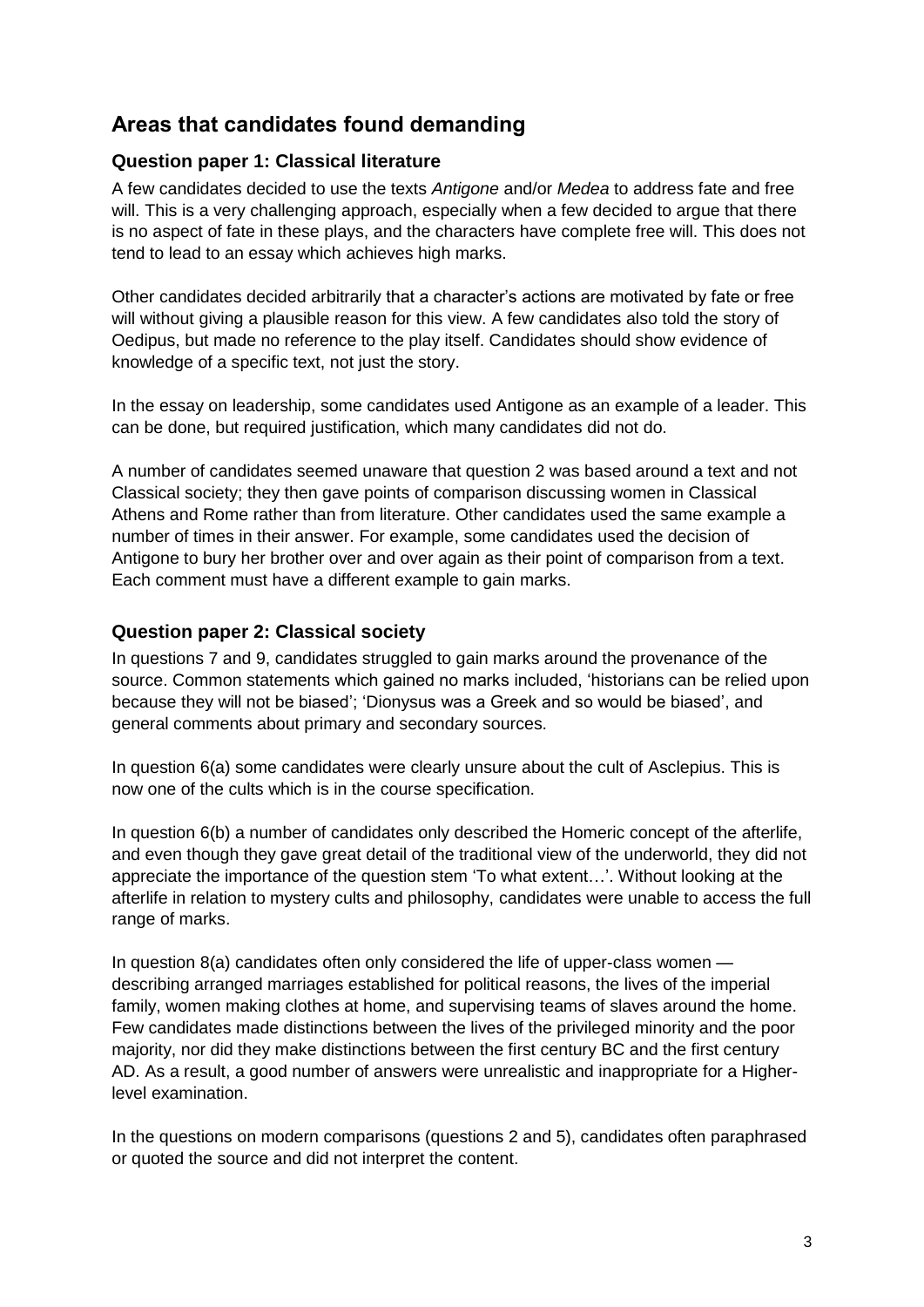## **Assignment**

Some candidates achieved a low mark for analysis and evaluation, as some assignments were largely descriptive.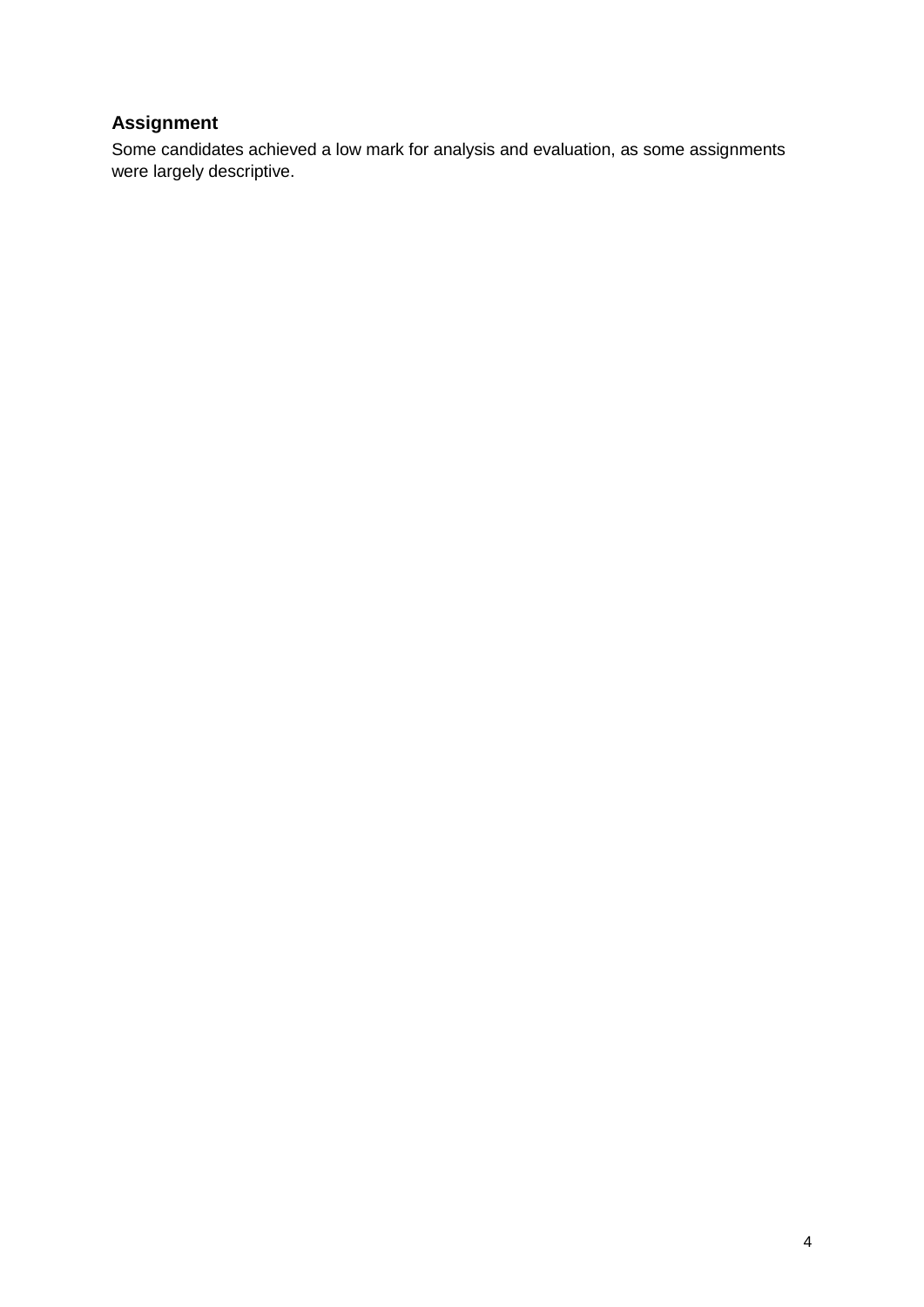## **Section 3: preparing candidates for future assessment**

## **Question paper 1: Classical literature**

For a fate and free will essay, candidates should be advised to choose an appropriate text. Good essays should seek an approach rather than 'plot tell'. For example, candidates who explained that Sophocles' description of the prophesies of the oracle in *Oedipus the King* can be used to determine fate, or that there are different aspects of fate (as a determinant of life expectancy; as a method to punish the proud; or as a measure to right a previous wrong), tended to perform better.

Good answers can be based around one or two texts or characters. Some candidates used four texts or characters. These answers tended to lack detail. Candidates should be encouraged to seek depth more than breadth. Essays which inter-relate characters and texts in comparisons and contrasts achieve higher marks than those simply taking two texts and discussing them in relation to the essay title but not each other.

## **Question paper 2: Classical society**

A number of 12-mark answers suffered from a lack of structure. Candidates tended to list points, sometimes in bullet-point form. This can lead to lack of analysis and a lower mark. This sometimes occurred in question 6(b) (life after death); and especially in question 3(b) (the Delian League); question 8(b) (life in the provinces); and question 10(b) (birth and coming of age).

The best approach is for a candidate to divide their answer into three or four areas. Markers understand that these are not essays and there is not time for comprehensive coverage. Candidates may wish to tell the marker at the start of their response by adding a sentence saying which aspects they will cover, for example:

*'This answer will look at the following aspects of the Delian League — the economic and financial impact of membership, both good and bad, the increasing interference of Athens in the internal affairs of the members, and the harsh treatment suffered by members of the League.'*

Candidates should be encouraged to paragraph and structure, and ensure that they give good detail in their answer, often by using specific examples.

In source evaluation questions, candidates should be encouraged to look at the nature of the source in front of them instead of using pre-learned phrases about primary and secondary sources, bias or historians. For example, for question 7, a good comment might be:

'*Although Dionysus was a Greek, the fact that he understood the specific Roman distinction of patrician and plebeian suggests that he has researched the aspect, or has lived in Rome long enough to be relied upon*.'

In question 9 candidates could comment meaningfully on the fact that Livy is writing about events 200 years earlier. For example, '*the source is very detailed, describing very specific*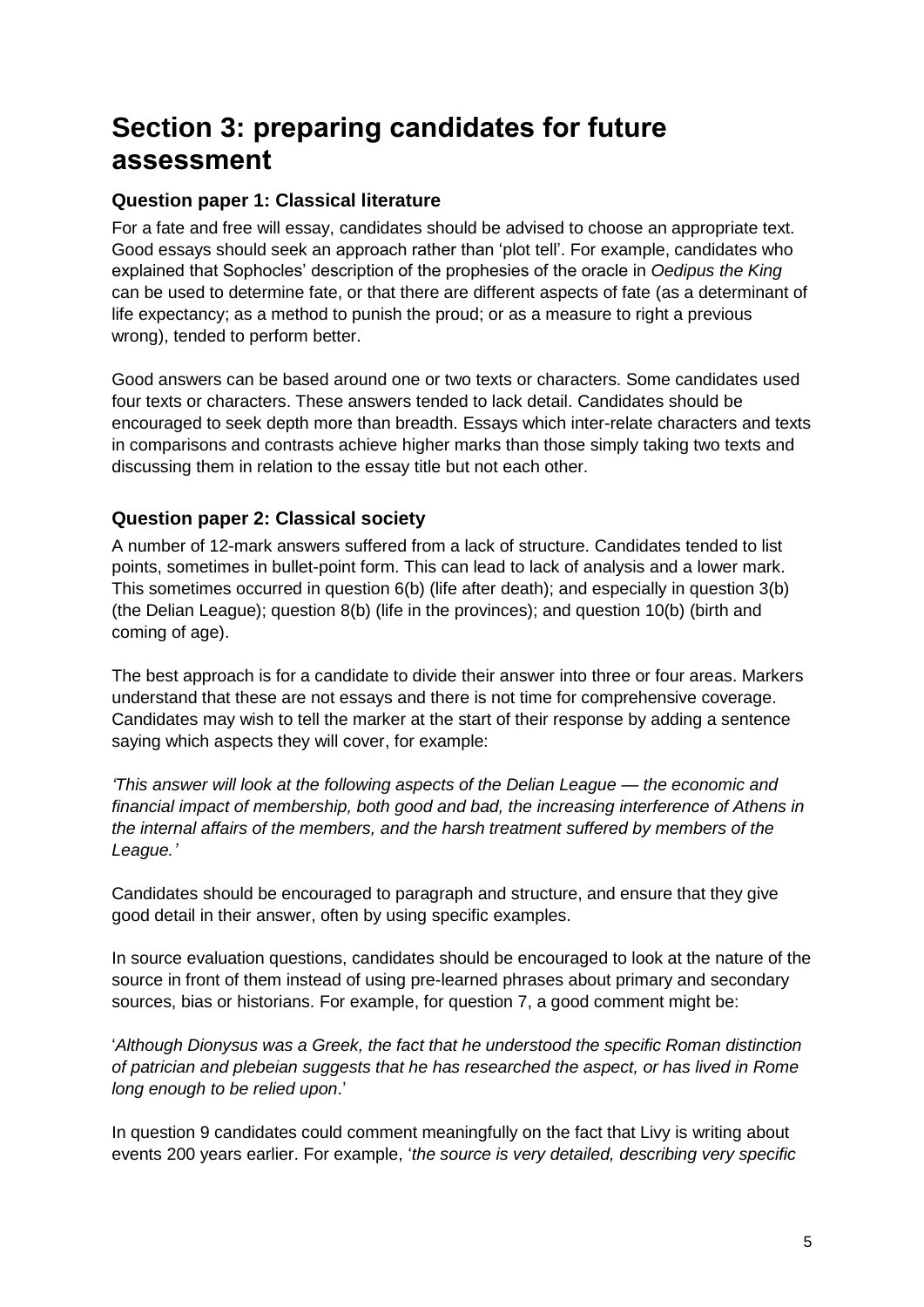*instructions to Scipio. This suggests Livy may have invented the detail for dramatic effect (or alternatively that he was able to consult instructions which might have survived)'.*

In the modern comparison questions candidates should concentrate on what they know about the classical world rather than focus on interpreting the source.

The following examples of good approaches would be awarded 2 marks:

#### Question 2

*The source states that victims of slavery can come from many foreign countries, but some can come from Britain. This is similar to Greece in some ways as Athenians did enslave*  fellow Greeks. For example Athenians would enslave people as a punishment when their *city attempted to leave the Delian League. However, similar to the indications in the source, it was often foreigners who were enslaved. Aristotle the philosopher sometimes argued that it was more acceptable to enslave 'barbarians' or foreigners as they lacked the higher intelligence and reasoning of Greeks.*

#### Question 5

*The source states that today many people dismiss the ability to tell the future. There is evidence in classical Greece that some philosophers denied that the gods would ever use the weather or flights of birds to foretell the future, and the character Jocasta in 'Oedipus the King' denies that the oracles from the gods have any effect. On the other hand, a common theme in Greek tragedy or epic poetry is the punishment of those who ignore signs, omens and portents, which suggests that many Greeks did believe it wise to pay attention to them.'*

#### **Assignment**

A few candidates are still making a modern comparison the basis of their assignment — for example, 'A comparison between the life of women in Athens and women today'. These candidates tend to score well for comparison, but poorly in analysis and evaluation. It is better practice to form a question as the basis for the assignment.

Centres must ensure that resource sheets, research sheets or processed information sheets are submitted for each candidate for the 2019-20 session. These sheets are not marked but must be submitted to SQA along with the candidate's assignment. A penalty of 20% of the candidate's overall mark for the assignment component will be applied in the case of nonsubmission. Further information can be found in the Coursework for External Assessment document and the course assessment task on the subject page of the SQA website.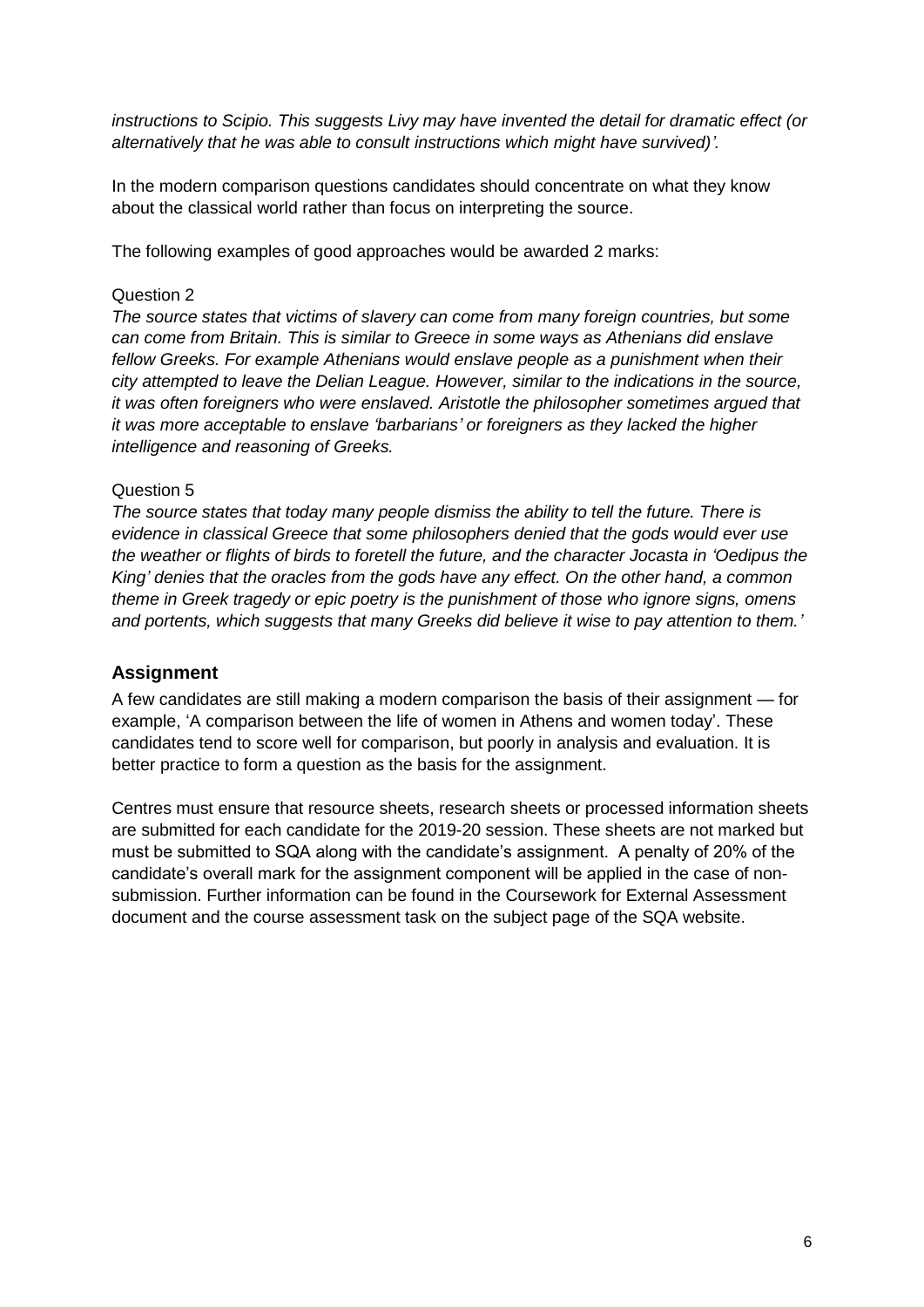## **Grade boundary and statistical information:**

## **Statistical information: update on courses**

| Number of resulted entries in 2018 | 400 |  |  |
|------------------------------------|-----|--|--|
|                                    |     |  |  |
| Number of resulted entries in 2019 | 392 |  |  |

## **Statistical information: performance of candidates**

**Distribution of course awards including grade boundaries**

| <b>Distribution of</b><br>course awards | Percentage | <b>Cumulative %</b> | Number of<br>candidates | <b>Lowest mark</b> |
|-----------------------------------------|------------|---------------------|-------------------------|--------------------|
| <b>Maximum mark</b>                     |            |                     |                         |                    |
| A                                       | 32.1%      | 32.1%               | 126                     | 77                 |
| в                                       | 21.9%      | 54.1%               | 86                      | 66                 |
| C                                       | 22.2%      | 76.3%               | 87                      | 55                 |
| D                                       | 11.2%      | 87.5%               | 44                      | 44                 |
| No award                                | 12.5%      |                     | 49                      |                    |